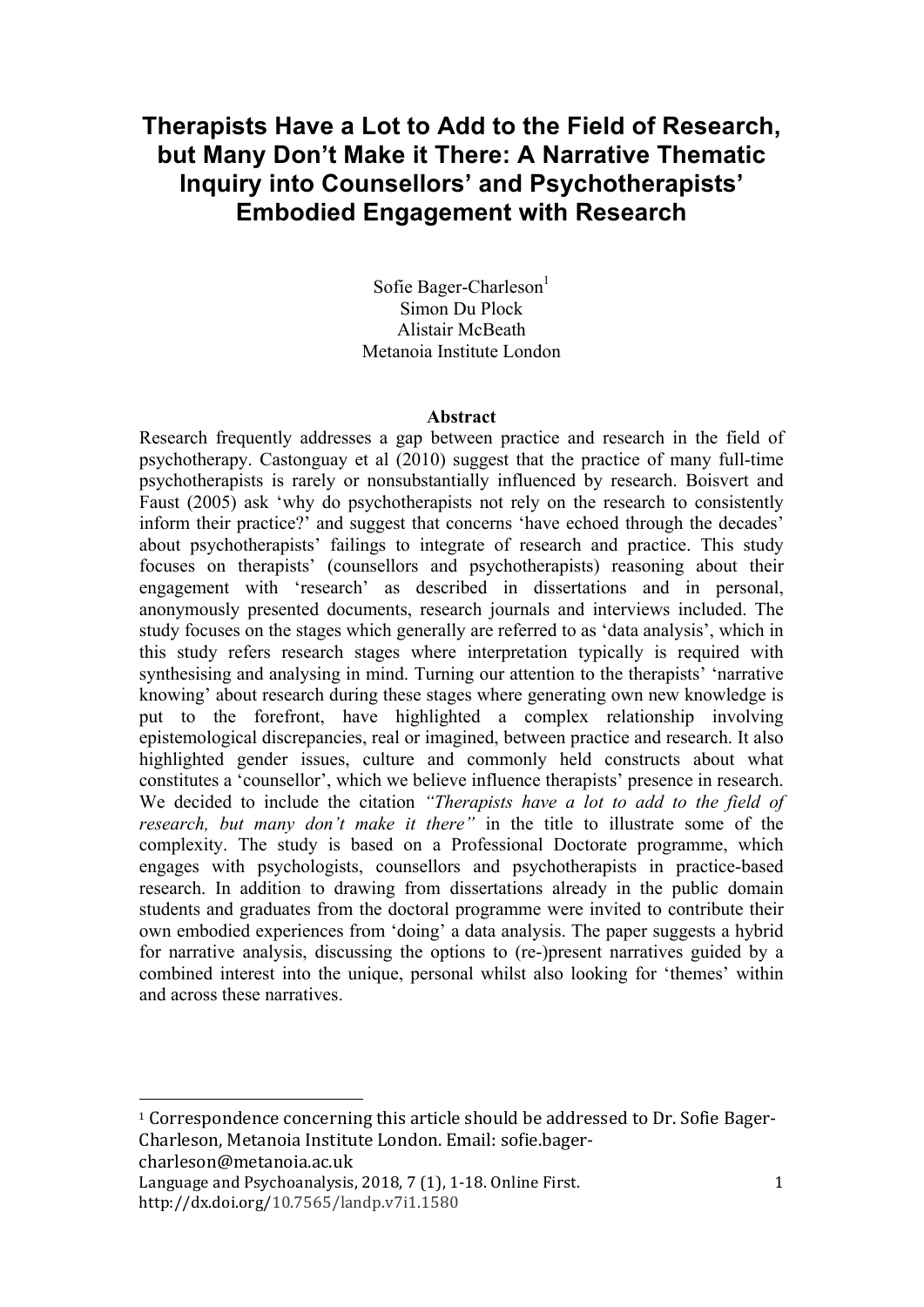# **Introduction**

Research frequently addresses a gap between practice and research in the field of psychotherapy. Castonguay et al (2010) suggest that the practice of many full-time psychotherapists is rarely or nonsubstantially influenced by research. Boisvert and Faust (2006) ask 'why do psychotherapists not rely on the research to consistently inform their practice?' and assert that 'concerns, questions, and, sometimes, criticisms have echoed through the decades' about psychotherapists' failing to integrate of research and practice This study explores ways in which therapists refer to their embodied engagement with 'research' We have approached therapists' narratives about their research with a particular interest in their way of referring to 'doing dataanalysis'.The overlaps and differences between therapeutic practice and research is something which has intrigued us, the authors, in both own research and when supervising research students (Bager-Charleson 2017a, 2017b, Du Plock 2016). It is also an area which we have found particularly neglected, in the discussion about research supported practice as well as in literature about research subjectivity and reflexivity.

We are interested in what Polkinghorne (1991) refers to as 'narrative truths' about research, drawing on students' and graduates' written and verbal accounts, as told in officially available documents (doctors' dissertations) and in personal contributions (research journals and interviews). The study is based on a London based Professional Doctorate programme where psychologists, counsellors and psychotherapists engage in practice-based research. In addition to drawing from dissertations already in the public domain through dissertation, we invited students from the doctoral programme to contribute with their written or verbal accounts to the following questions: How would you describe your embodied responses and emotional entanglement during your research? What did you feel during your data-analysis – and how might that have impacted on your research?

## *Literature Review*

In this study, we have explored literature and research specifically contributing to an understanding of research subjectivity with the researchers' use of self in mind. Finlay (2016) and Etherington (2004) have contributed with theory about embodied research with a special focus on links between therapeutic practice and research. Finlay (2006) describes a theory about a Reflexive Bodily Analysis that involves 'bodily empathy', 'embodied self-awareness' and 'embodied intersubjectivity' during all stages of the research, including the data analysis stages. Her data analysis is an 'attuned inquiry' (Finlay, 2016) characterised by stages of 'empathic dwelling' where she uses 'bodily experience as a way of tuning into … participants so as to achieve both a kinaesthetic and emotional sensing of the other' (p. 23). Boden, Gibson, Owen and Benson (2016) also offer an overview of literature in the field of feelings in research, suggesting that "Without the emotional dimension of a personal story, understanding becomes difficult, spoken words become separated from what the listener understands […] to understand human experience, we must understand emotional experience …" (p. 178).

A common theme for all reflexive approaches is that 'situatedness' (Haraway, 1988) or 'subjectivity' is an asset rather than hindrance, when drawn from in systematic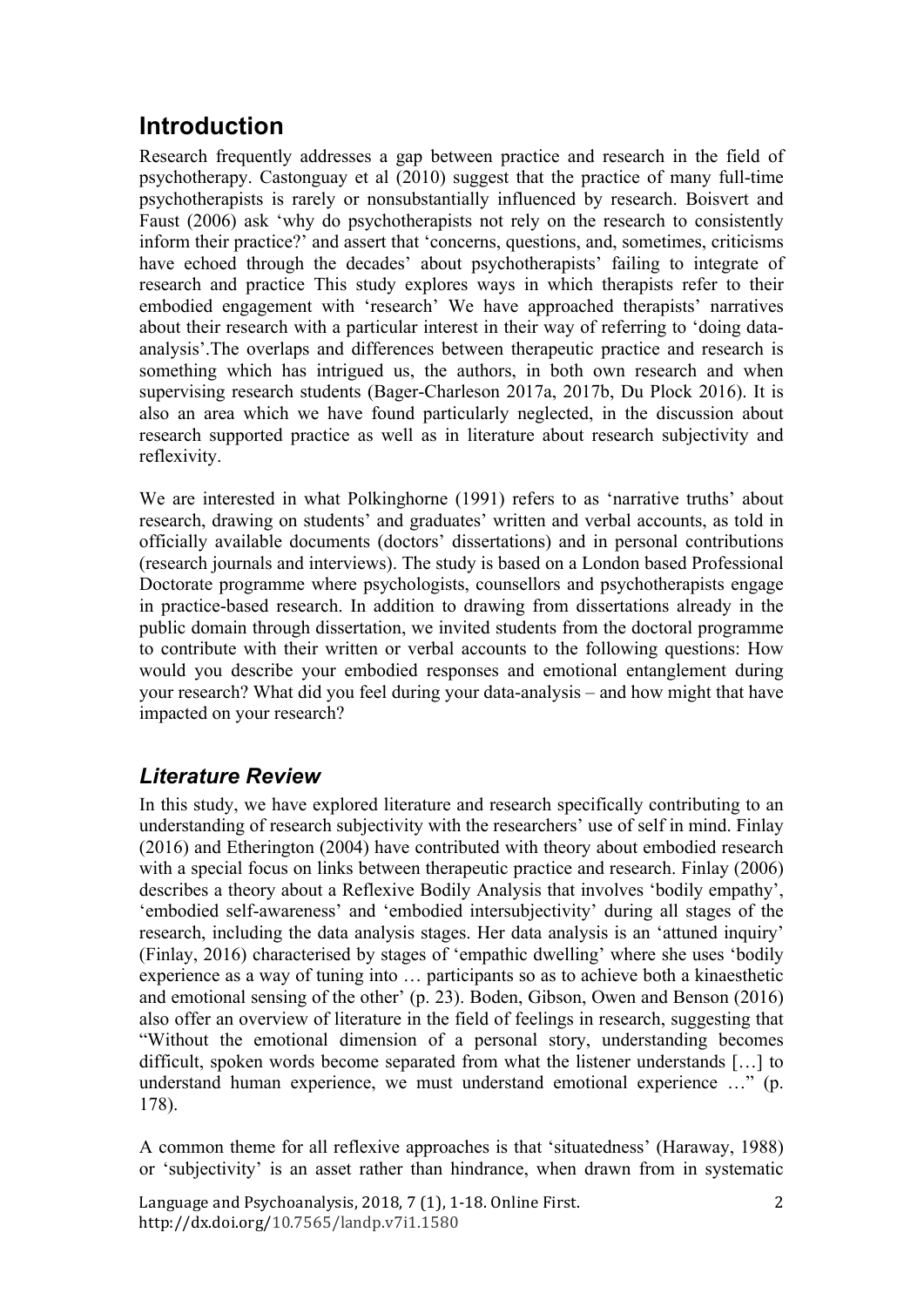ways that are possible for others to trace or validate (Banister et al., 1994, Freeman, 2017). Finlay and Gough's (2003, p. 6) approach research subjectivity in terms of at least 'five reflexive variants', ranging from introspection focusing on the researchers' biography to social critique guided by a focus on the researchers' engagement with power balance in mind. Finlay and Gough's (2003) introspective, intersubjective and collaborative, socio-politically informed 'variants' to reflexivity, are interlinked. The 'collaborative' reflexivity challenges traditional epistemological hierarchies typically dominated by white heterosexual middleclass men since the Enlightenment.. Smith (1999) argues for instance for a 'decolonization of research'. Ellington (2017) builds on feminism and post-structuralism to develop theory about 'embodiment in qualitative research'. She writes: *"Research begins with the body. Although some researchers remain unconscious of it (or deny it) embodiment is an integral aspect of all research… I am a body-self making sense with, of, and through other embodied people and our social worlds"* (p. 196). Different collaborative narrative methods have developed to highlight the 'dialogical nature of knowledge' and how 'meanings depend on who is speaking' (Arvay, 2003, p. 165). The challenge of oppressive discourses is reflected in developments within Narrative therapy (White & Epston, 1990) suggesting that 'as human beings in language we are, in fact, all subjugated by invisible social 'controls'' (p. viii). By including collaborative creative writing in research, Jeffrey, Powell, Waitere & Wright (2012) describe finding means to 'engage with, and blend, research that was planned, yet spontaneous, ordered while creative, passionate and grounded in reason' (p. 93). The autoethnographic researcher Spry (2001) has offered a strong critique of a historic dualist approach in the process of knowledge acquisition where, *'we still sever the body from academic scholarship'* (p. 724). Spry adopts a feminist outlook with an emphasis on 'enfleshment' and asserts that the *'the living body/subjective self of the researcher ... as a salient part of the research process' to study the world from the perspective of the interacting individuals"* (p. 711).

Typically for what Finlay refers to as a form of reflexivity based on 'on intersubjective reflection' is that the self-in-relation to others becomes 'both focus and object of focus' (Finlay & Gough 2003, p. 6). The focus on self-in-relation to other is not dissimilar from, for example, the autoethnographic, heuristic or narrative approach, but is positions concepts like transference, countertransference and unconscious processes to the forefront. This resonates with what psychosocial research which, as Clarke and Hodgett's (2009) suggest, can 'be seen as cluster of methodologies [which] 'considers the unconscious communications, dynamics and defences that exist in the research environment' (p. 2). The psychosocial research brings projection, transference and countertransference to the forefront. It addresses how 'unconscious intersubjective dynamics' (Hollway & Jefferson 2000, p. 93) affect how 'we are influenced by our emotional responses' in research. Holloway and Jefferson's (2000) conclude that "ps*ychosocial research adopts a theoretical starting point [to] construe both researcher and researched as anxious defended subjects, whose mental boundaries and porous where unconscious material is concerned"* (p. 43).

## *Data Analysis and Embodied Understanding*

Language and Psychoanalysis, 2018, 7 (1), 1-18. Online First. http://dx.doi.org/10.7565/landp.v7i1.1580 3 The focus on emotions is not unusual within stages of research which revolves around interviewing, it is however less mentioned in the context of data analysis. Denzin (1984/2009), Orange (1996, 2009), Spry (2001), Josselson (2011, 2013, 2016), Willig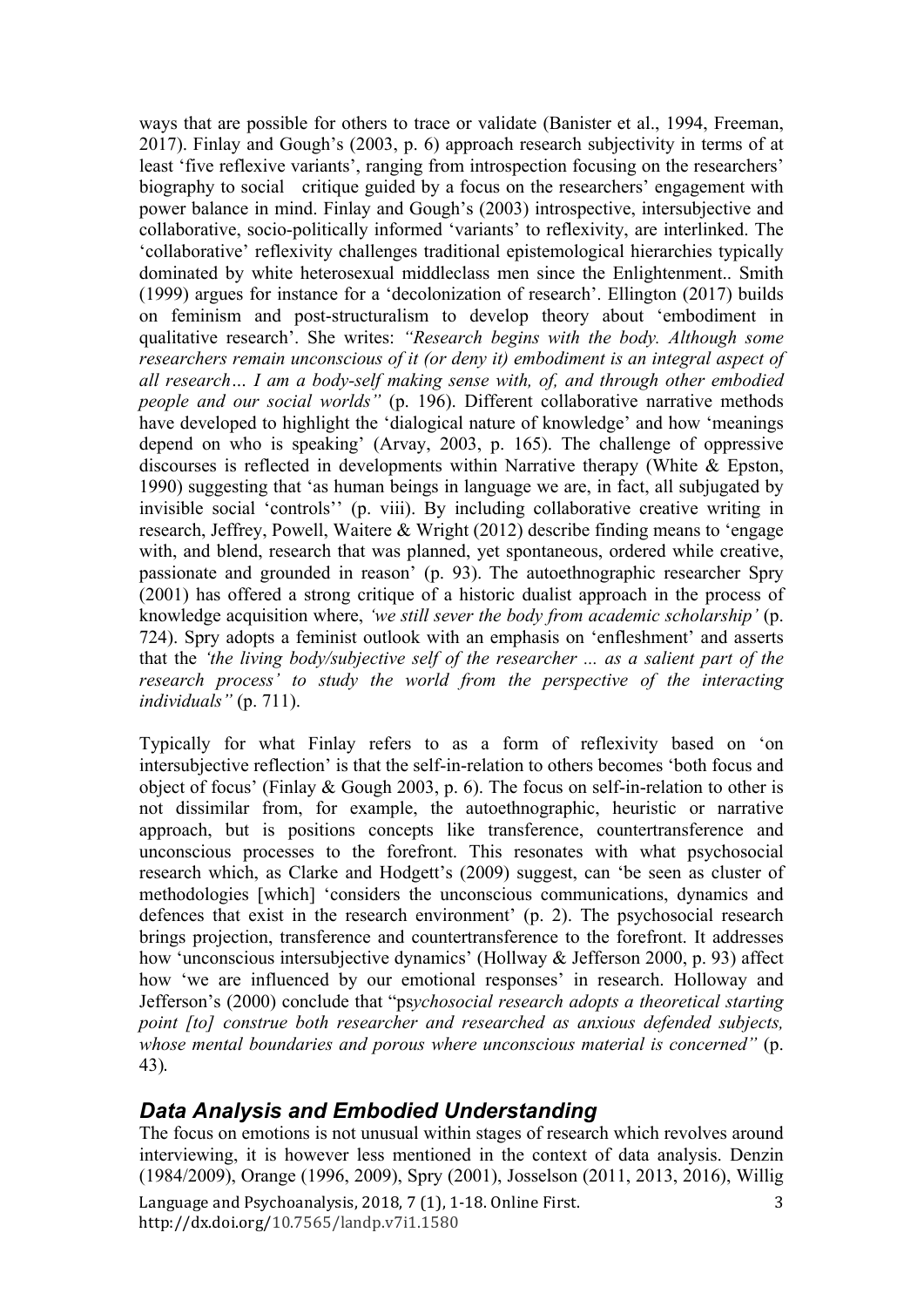(2012), and Rennie and Fergus (2006) offer different perspectives to explore researchers' relational, emotional or embodied response during research, including during the data analysis stages. Within the framework of Grounded Analysis, Rennie and Fergus (2006) refer to 'embodied categorization' as 'an approach to interpretation in which subjectivity is drawn on productively' (p. 496). Van Manen (1990), Todres (2007), Anderson and Broud (2011), Gendlin (1997, 2009) and McGinley (2015) contribute with further theory about how to incorporate emotional and embodied into research. McGinley (2015) defines 'embodied understanding' as an understanding which includes the knower's 'moods, affect, and atmosphere' (p. 88) as sources of knowledge. Gendlin (1997) writes about the significance of 'staying with' the 'bodyfeel' as part of generating new knowledge. Tordes (2007) emphasises paying attention to a 'felt sense' as part of the analysis and writes about 'participatory experience' with an interest in how emotions are being evoked in the researcher.

# **Methodology**

Narrative research highlights typically how people rely on linguistic devices to give reality a unity whilst communicating our sense of meaning to others. The ways we organise events in our 'stories' reflect different kind of narrative 'knowing' triggering questions not just about the experiences as such but also about 'why was the story told that way?' (Riessman, 2000, p. 8). For a more indepth account of our approach to the broad field of 'narrative research' please see Bager-Charleson 2004.

This study focuses on counsellors' and psychotherapists' modes of narrative knowing in context of research. Embodied and emotional responses are, for instance, significant sources of knowledge in psychotherapeutic practice, putting concepts like countertransference, congruence etc (depending on modality) to the forefront. What happens to this source of knowledge in research? How might therapists negotiate epistemic overlaps and differences between practice and research?

Our study is guided by Narrative Thematic Inquiry, as a hybrid of Narrative analysis with its flexible, yet systematic approach to explore peoples' accounts of events and experiences. Riessman (1993, 2000, 2008) proposes a typology of the four main types of narrative analysis, namely thematic, structural, dialogic and visual. Our approach to Narrative Analysis is guided by Riessman's (1993, 2000) 'thematic approach' merged with Braun and Clarke's (2006) interests in 'looking for everything and anything' which suggests shared themes. The thematic narrative analysis moves, as Chase (2005) suggests 'away from traditional theme-orientated methods in qualitative research' (p. 662) Comparing different narratives with an interest in themes both within and across the narratives, challenges some traditional approaches within narrative research. Riessman (1993) warns that 'when many narratives are grouped into a similar thematic category, that everyone in the group means the same thing by what they say [neglecting] ambiguities' (p. 3). This is true, and our compromise to combine breadth with depth involves sacrifices in the field of 'deviant responses that don't fit into a typology, the unspoken' (p. 3). To us, the 'themes' helps to push our interpretation along and facilitates as kind of structure to our own story which makes it easier to communicate. Braun and Clarke (2006) distinguishes between 'manifest', semantic themes and 'latent' themes which moves 'beyond' what is said. We are interested in both. During our readings we have considered broad themes, inspired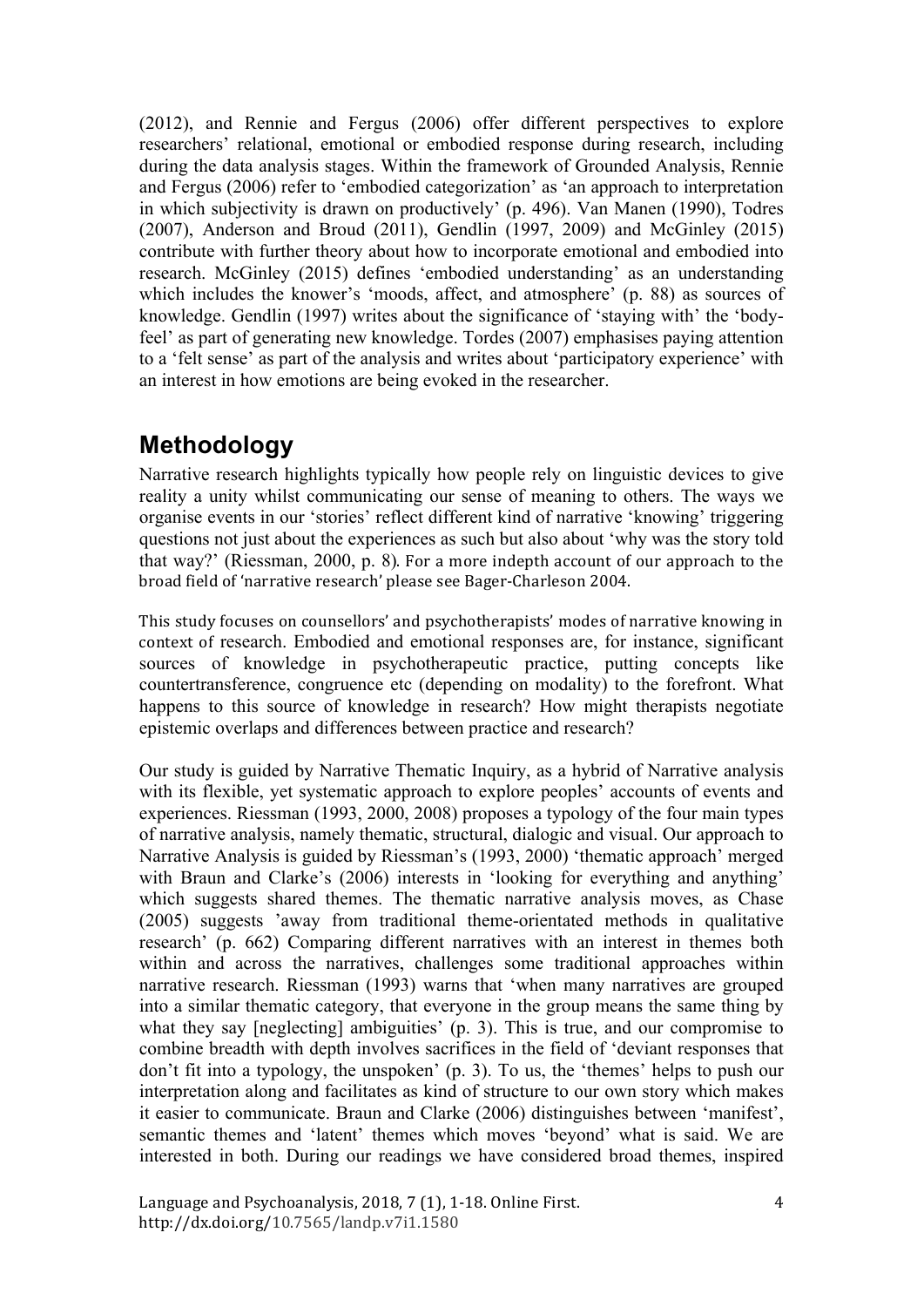firstly by Bamberg's (199-47) three levels of narrative positioning, namely with regards to how:

- 1. the narrator positions her/himself in relation to others, when telling his/her story about the stage of research which revolved around data analysis.
- 2. the narrator positions her/himself in relation to an audience, as s/he tells.
- 3. the narrator talks about her/himself. Bamberg (in Chase, 2005) refers to this point as; 'how the narrators position themselves to themselves' (p. 663).

This involved to us considering what the therapists, for instance, describe as 'good', 'bad' and what Gergen (1998) suggests in terms of narratives' 'valued end points'. Did data-analysis bring different therapists closer or further away from the what the therapists intended to achieve through their analysis stage of their research? There are at least 'three types' (Polkinghorne, 1998, p. 15) of changes which the story teller, or 'protagonist' undergoes vis-a-vis a goal or valued end point. There is for instance a 'stability narrative' where progress remains relatively unchanged about the goal. A 'progressive narrative' conveys, in contrast, a sense of advancement toward the goal, whilst a regressive narrative highlight how the protagonist ends up removed from the goal.

## *Participants*

Choosing different narratives offered for us an opportunity to 'hear' therapists from different contexts. Our primary data consisted of dissertations available in the Institute library and of personal contribution narrated either verbally (interviews) or in writing (research journals, free writing vignettes, poems and other forms of creative writings). All therapists had an Integrative background, with two including CBT and three drawing from Psychoanalytic theory in their integrative models. All therapists had, further, contributed in the field of qualitative research, with two engaging in mixedmethod studies. We chose 50 dissertations 'randomly' from the shelf, starting from A and working ourselves down alphabetically with a focus on the section referred to as 'data analysis' in each dissertation.

Language and Psychoanalysis, 2018, 7 (1), 1-18. Online First. http://dx.doi.org/10.7565/landp.v7i1.1580 5 All dissertations were, as mentioned based on qualitative research, including phenomenology, autoethnography, grounded theory, narrative inquiry and mixedmethods. In addition to the dissertations, an email was distributed via the academic coordinator across all 18 cohorts, including graduates with an invitation to contribute with verbal or written narratives about 'what it feels like to do research during the data analysis stages'. The invitation included a section about narrative inquiry and its interpretive, hermeneutic nature. This was expanded upon and explained further in the project descriptions and consent forms, later forwarded to those who volunteered with further information. Seven researchers offered to discuss their experiences in interviews. Out of these, all were women, aged 40–56 and working as integrative therapists. Twenty researchers contributed with written narratives, which predominantly consisted of brief extracts from research journals. One was male, 'Alan', who will be referred to later. Participant identities have been concealed to protect their anonymity. The final material for the study includes: a) psychotherapists' Doctoral dissertations (50) already available online and in the library, b) psychotherapists' who by open invitation (across all 18 cohorts) contributed with research journals, personal notes, poems, creative or other forms of for the project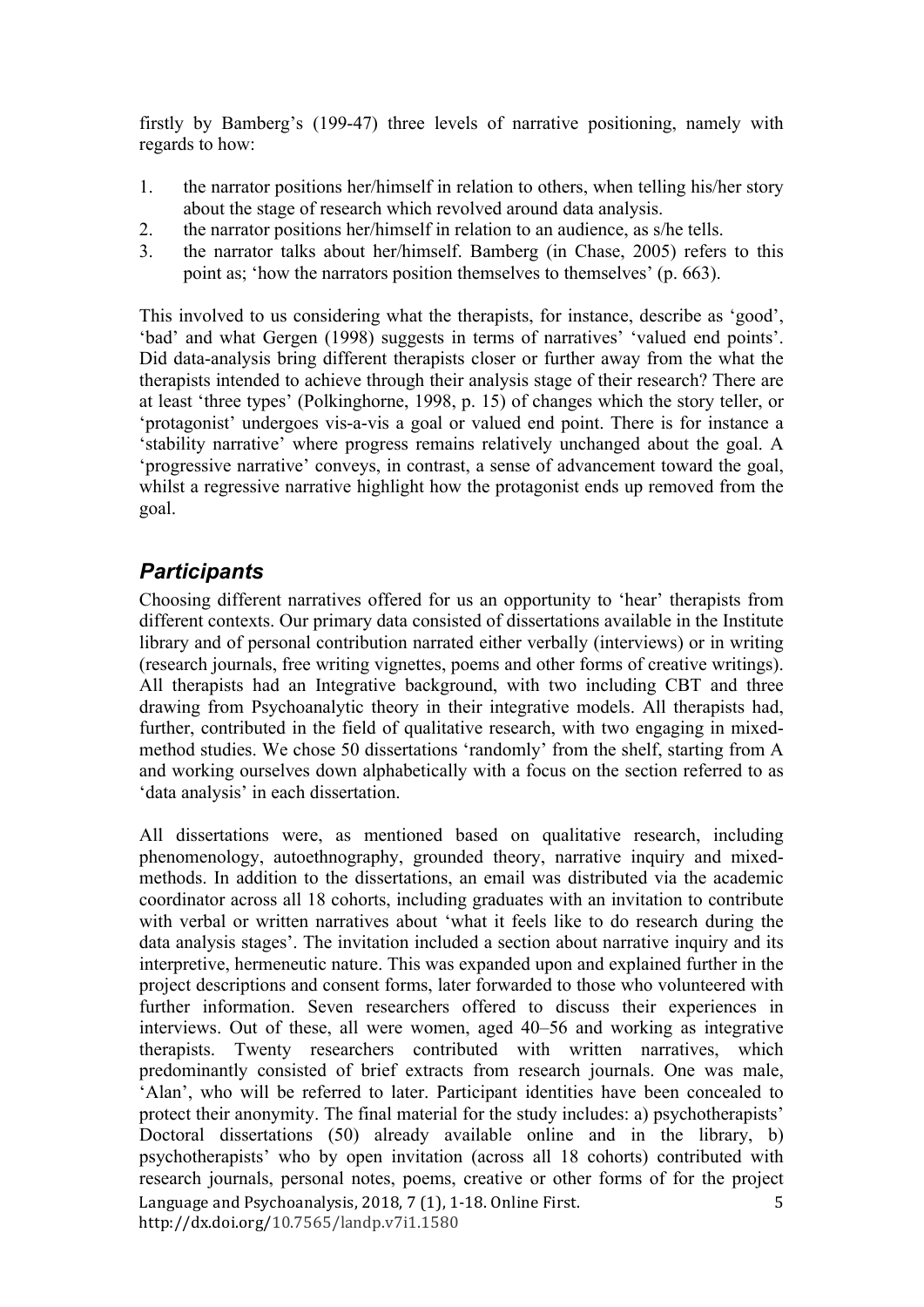produced writings (20) about embodied responses and emotional experiences during the data-analysis phase; and c) psychotherapists' who by open invitation (as above) chose the option to contribute with their account through interviews (7).

## *Ethical Considerations*

The study gained ethical clearance through the university ethical board. Research in the field of embodied response is likely to be emotive for participants. This research project reflects the principles set out by the Metanoia Institute'sEthical Framework for Research, with its emphasis on on-going respect for the participants. All the authors teach on the programme, and it was important to stress that any contribution to the study would be entirely voluntary and that names and identities would be concealed in the write up.

Both the validity and the ethical requirements of the study rely ultimately on 'trustworthiness' and 'authenticity' (Josselson, 2016; Finlay, 2016). This was referred to in the project information, consent form and in the interview where the concept 'narrative turn' was addressed with references to the narratives being a relational, embodied co-constructed version of the participants' experiences. The interviews involved a particularly relational approach. Each participant was contacted by Author 1, the interviewer, a few weeks after the meeting with some suggested interpreted key points and themes, together with an invitation to add, delete, or expand specific material**.** The interviews were analysed utilising several identifiable stages. These were as follows:

- 1. Immediately after an interview Author 1 recounted the interview from memory in verbatim, from start to finish in an experience-near (Hollway, 2006) and as close to word-by-word account which memory allowed for. This included embodied, emotional responses as customary in therapeutic write-ups.
- 2. Two weeks later Author 1 listened to the taped interview and compared each tape to the verbatim account and created 'key areas' or overriding 'themes' which she shared with the participants, with an invite to add or change.
- 3. The interviews were then transcribed approximately 6-8 weeks after the interviews, and analysed inspired by what Braun & Clarke (2006) suggest in their six-stage approach to thematic analysis in terms of initially looking for anything and everything which 'stood out' (codes) and then exploring 'clusters' (themes) within and across the transcripts.
- 4. The 'thematic' inspired transcript readings were then compared with the initial 'experience-near' readings (Hollway, 2006; Bondi & Fewell, 2015) based on the verbatim account combined with the listening of the recorded interview.
- 5. The set of readings were forwarded to Author 3 as a second reader, who responded to the suggested themes, elaborating, changing and suggesting new angles. This would trigger a continued discussion around the themes, lasting approximately 4-6 weeks.
- 6. A weaving of the two readings for an as broad and deep account as possible of each therapists' narrative knowing about research.

Language and Psychoanalysis, 2018, 7 (1), 1-18. Online First. http://dx.doi.org/10.7565/landp.v7i1.1580 6 Narrative research puts, as suggested, 'trustworthiness' to the forefront throughout the process. Our analysis is in essence our story about other peoples' stories, and it's validity rely on the readers' opportunities to follow our stages of the rendering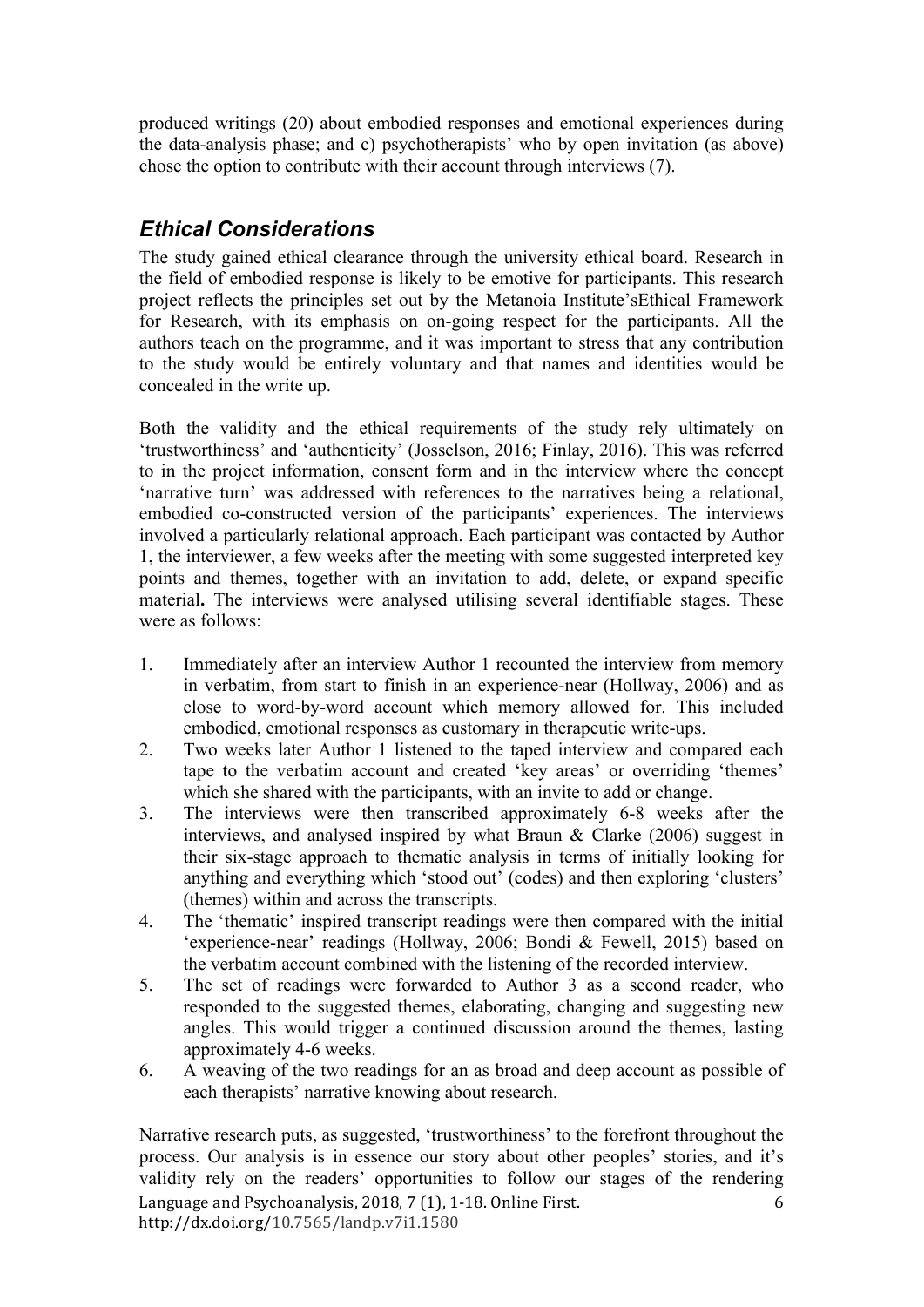process. We had, for instance, expected significant differences between the way research was referred to in public documents (dissertations) compared to in contributions to be presented anonymously; told or written (depending on the choice of the participants) in personal accounts. We will, however, suggest that in our approach to both sets of narratives, the therapists appeared to share a trajectory with themes which involved challenges, coping and illumination. We found it helpful to think of Gergen's (1998) idea of narrative forms. For instance, the "happily-everafter" story reflects how a follows a steady progressive change, with the protagonist moving towards a valued end point in the narrative. The 'heroic drama' on the other hand, combines regressive and progressive trajectories in ways which often imbues a sense of tragedy followed by heroism in the reader, which resonate with our reading of both the dissertations and the personal narratives. There were elements of tragedy in most accounts, with the protagonists first seeming to move further and further away from their goal of generating knowledge, as their story progressed.

In our finding section we will start by highlighting areas which stood out to us in 'Alan's' story from one of the contributions in personal writing, with attention to 'Alan's' unique told experiences. We will also refer to 'Moira's' story about research, as told in an interview. We will then expand on what we have interpreted as shared themes among most therapists in both dissertations and interviews. All participants' identities are concealed.

## **Results**

To communicate what stood out to us both within and across the different stories in terms of plot lines or trajectories, we have gathered some main narrative linkages or overarching themes.

Space does not allow us to give full reference to all the accounts. Narrative 'knowing' reflects the way narrators create 'themes, plots, drama' and 'make sense of themselves, social situations, and history' (Riessman, 2002, p. 702). We have chosen two 'stories' to illustrate variations of the same 'theme', namely that data analysis, is described as 'challenging to the core of ones' identity' as one therapists suggested. 'Alan's story' (presented below) illustrates how generating new knowledge becomes more difficult and overwhelming than expected – but also more rewarding. 'Alan's story' illustrates transformational learning which moves from crippling uncertainty to life changing learning about life and clinical practice

This narrative 'rhythm' from catastrophe to success reflects a trajectory which we interpreted in most accounts, in both dissertations and interviews (e.g., told personal accounts). It gives voice to a regressive-progressive 'plotline', where tragedy and heroic drama become part of a profound transformative learning experience. Associated with this trajectory some principal narrative strands which we interpreted were that:

- the activity was all consuming.
- the activity triggered a need to find coping strategies.
- the process of data analysis promoted illumination on both a personal and professional level.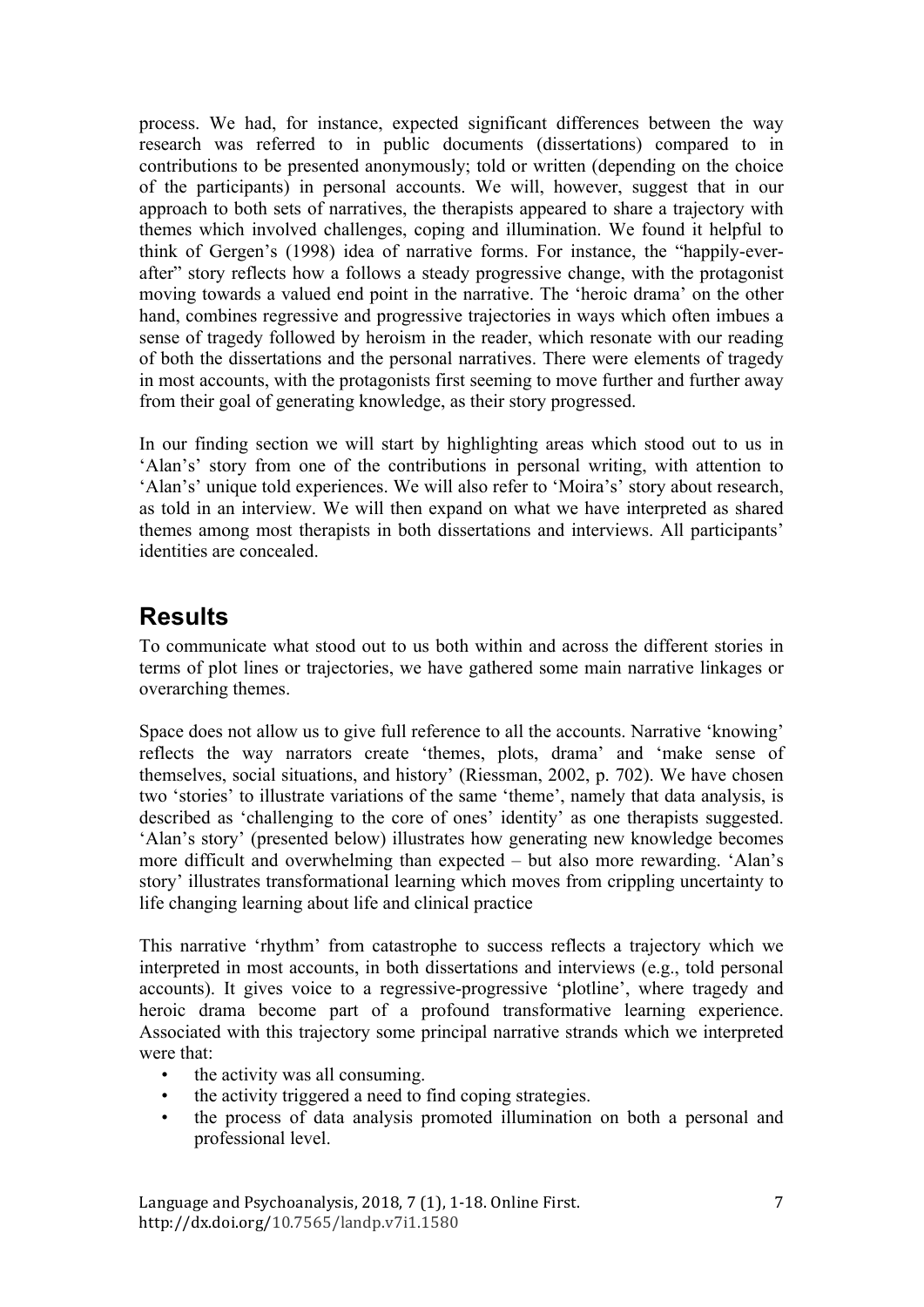## *Alan's Story*

Gergen (1998) highlights how tragedy and heroic dramas usually raises feelings within the reader; there is a tendency for the reader to think in terms of actions to prevent catastrophe. This was certainly the case when we read the personal account, told in writing, by 'Alan' (not his real name). We have underlined some of what we interpreted as particularly significant components in his narrative knowing about research and data analysis.

Alan is 45 years old, and works as a lead therapist in the NHS. "*I am writing this, and sending it immediately without any editing because I think that will help me tell it as it is …"* started the text. 'Alan', achieved his doctorate degree five years ago, in the field of therapy for clients from the LGBT community.

*"… As I read [for my study] I struggled to find a good, simple system for recording memorable quotes, significant thoughts. I read and read and read…but how could I ever retrieve, synthesise, analyse this mass of thinking? How would I even remember certain key points as they disappeared under the constant input I was subjecting myself to? […] Inevitably, I began to feel overwhelmed by the material coming in, by its sheer volume, and also by the existential challenge much of what I was reading presented to my own understanding of who I am and how I had come to think of myself in the way I did. About 15 months into the [programme] I began to have heart palpitations. These were extremely alarming and at some points I began to wonder if I was actually having a heart attack. Sometimes at night, I would wake up, aware that my heart had skipped several beats, and with a sense of struggling for breath. Often, after having one of these experiences, I would sit up in bed and feel panic. The sensation of my heart skipping a beat, or suddenly racing, was very scary. And it was also shaming – something I didn't talk to with anyone in case they would think I was being ridiculous, or that I should give the research up if simply reading books was giving me such high levels of stress. Apart from palpitations the other main embodied experience I encountered during my research was, on the morning when I finally decided I had to stop reading and start 'creating', an incredible tightness across my chest and a heavy 'band like' feeling across my forehead. I was sat in my study, with hundreds of quotes/cards strewn across the floor, and a deep sense of foreboding. At that point I literally had no idea of how I was going to shape the literature I had read (subject-related and method/methodology-related) into a coherent, elegant, 'whole'. I remember groaning out loud at the prospect – as though I was involved in heavy physical labour".* ('Alan', written personal narrative about research, our markings)

This torturous experience continued until, what Alan describes as a turning point, as he began to develop a way of coping with the earlier overwhelming amount of information:

Language and Psychoanalysis,  $2018, 7(1)$ , 1-18. Online First. http://dx.doi.org/10.7565/landp.v7i1.1580 8 *"Picking up each card and realizing that somehow I needed to understand how what was written on it related to everything else written on all the other cards felt like – and indeed was – a mammoth task. Nonetheless, looking back, I do think that there was something incredibly powerful about almost wrestling with the information in actually engaging something within myself which needed to be laid to rest before something new could emerge. Additionally, having physical 'bits' of information, as opposed to just bites of data on a computer, engaged me in a whole-person way that I don't think using some piece of qualitative data analysis software could ever have*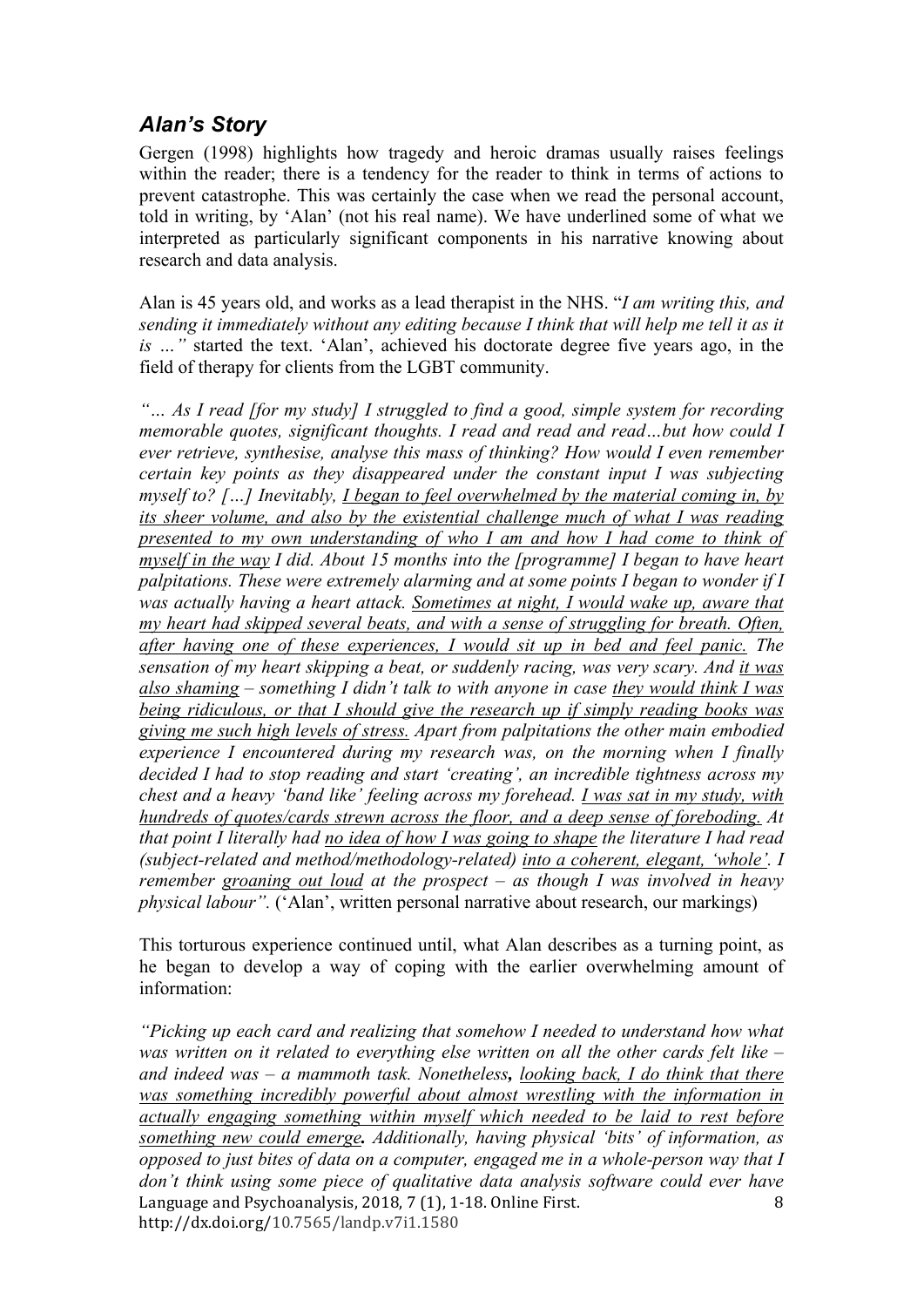*done. I felt more confident, I was developing a mind-map against which to crossreference each additional story I heard I had begun to interrogate those stories from a social constructionist angle, seeing them as not just the personal creation of an individual but as emerging from within a particular social and historical setting".*

Alan's coping involved self-searching, there as *"something within myself which needed to be laid to rest before something new could emerge"*, as Alan put it. The coping also involved connecting with a theoretical map, where he *"had begun to interrogate those stories from a social constructionist angle"*. We read this as a progressive twist in the narrative, where Alan moves towards the valued endpoint of new knowledge, possibly on a deeper level than expected:

*"The palpitations did, however, continue right up until I made my final presentation. Then, amazingly and much to my relief, they stopped and have never returned. For me, they attest to the reality that undertaking research into areas which are deeply meaningful and important to us as people, not just as academics, lays us open to challenge and struggle at very deep levels. To my mind, they represent an existential struggle with fundamental concepts or building-blocks of what it means to be human; a far-from-easy letting go of aspect of life which have felt like certainties and an opening up to anxiety and learning to live with it without the need to simply resolve it. Fundamentally, my embodied experience – the pain and the fear – have left me much more aware of how easily we/I seek solid ground to live on, when actually there may be no such solidity. Learning to live with uncertainty and possibility is potentially liberating, but also deeply challenging. From that perspective, my journey continues, but what I learnt from my research (and strangely, it's much more about the literature review than it is about my participants' stories) continues to guide me and enlighten me".* ('Alan', written personal narrative about research, our markings)

#### **Summary, Alan**

Alan described an embodied process of data analysis as generating high levels of stress. Alan described how "sometimes at night, I would wake up, aware that my heart had skipped several beats, and with a sense of struggling for breath … I would sit up in bed and feel panic". He 'was sat in my study, with hundreds of quotes/cards strewn across the floor, and a deep sense of foreboding [with] literally had no idea of how I was going to shape to a coherent, elegant, "whole". "He also talked about 'shame' over that 'simply reading books was giving me such high levels of stress".

The turning point was linked to Alan developing a sense of 'map' which involved looking both inwardly and outwardly. Alan said that his 'embodied experience – the pain and the fear – have left me much more aware of how easily we/I seek solid ground to live on, when actually there may be no such solidity'. In the following section, we will revisit some of the suggested themes and trajectories which we have interpreted as spanning across all consuming, triggering coping and leading to illuminating outcomes on different levels.

#### **Gender and socio-cultural obstacles**

Language and Psychoanalysis, 2018, 7 (1), 1-18. Online First. http://dx.doi.org/10.7565/landp.v7i1.1580 9 Turning our attention to the therapists' 'narrative knowing' highlighted a complex relationship involving gender, culture and commonly held constructs about what constitutes a 'counsellor', which we believe influences therapists' presence in research. We decided to include the citation "*Therapists have a lot to add to the field*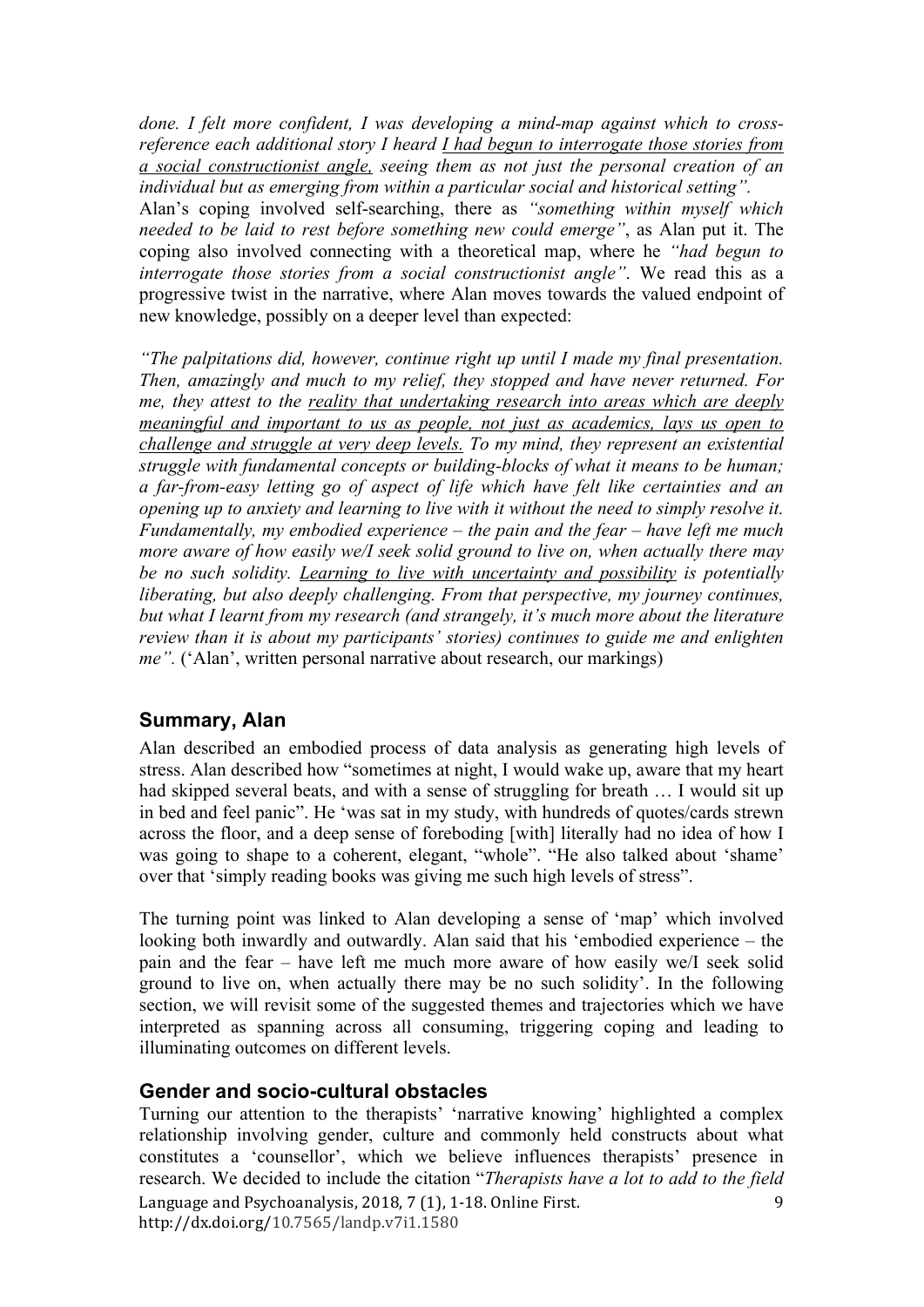*of research, but many don't make it there*" in the title to illustrate and emphasise this complexity. The expression comes from 'Moira' (not her real name).

## *Moira's Story*

'Moira' is 47 years old, and works as a counsellor in a charity for clients who have been sexually abused. Moira spoke in the interview about a 'a sense of glass ceiling' due to stereotypes about counsellors and researchers. *"I think I underestimated the data analysis...The end-result was very nicely polished and well presented, but I don't think it really captured what went on and how that journey to the data analysis from the interviews, how it really played itself out, and how difficult it became… It's hard to get away from that, you're desperately trying to find themes and codes and things but actually this is somebody's life".* (Moira, interview, our marking).

Alarmingly, sexism and racism are coming to the surface. Moira had always enjoyed reading and writing, but says that she kept her doctorate research secret from many of her colleagues. "It can almost be a race to the bottom to work near all those who we help" rather than "writing articles and stuff", says Moira:

*'There's a glass ceiling... I still feel there's a, you know, research is sort of about showing how clever you are, wanting to show off and all my whizzy little ideas. It's in my DNA to help those who are marginalized and in a way my own kind of experiences of barriers, of racism, of hitting a ceiling that I can only as a woman, who identifies as being black that I would only go so far, and that, and the whole world of research and being with all these well-spoken, articulate, bright people… My dad tells everybody that I'm a social worker, because he simply doesn't understand [laughs] what the hell I do... he tells everybody that help the poor and, in a way... and that's still what I am... it can almost be a race to the bottom to work near all those who we help... not writing articles and stuff!"* (Moira, interview)

Another therapist, Rita 42 years old working as a private practitioner and who also shared her story in an interview, resonated with this: *"For me there were these particular archetypes of being a woman in my family; nurturing, giving, sacrificial".* (Rita, interview)

## **Overarching Strands in the Narrative Trajectories about 'Doing Data Analysis'**

## **1. All Consuming**

Most therapists described, from all three strands, the process of data analysis as an intense and deeply challenging one. Some overarching themes were:

- Becoming ill
- Loosing sense of Self<br>• Fooling like a fraud
- Feeling like a fraud
- Disembodied

Several therapists described becoming unwell during their data-analysis work with unexplained pain, hypertension, palpitations, chest pains, panic attacks and difficulty sleeping being some of the self-disclosed symptoms recorded. Associated with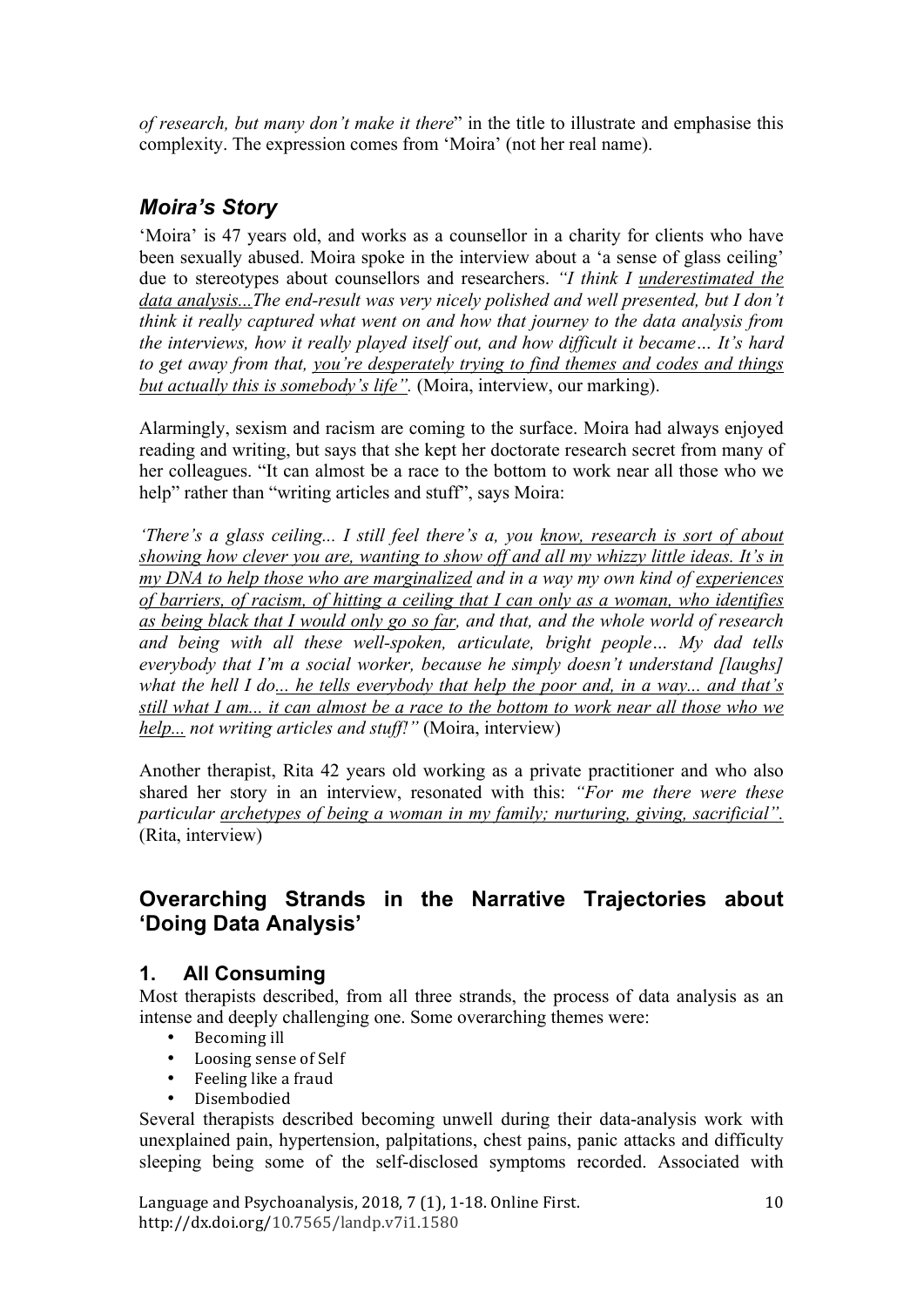somatic disturbances was a feeling expressed by many therapists of 'excessive immersion' whilst attempting to analyse their data. One therapist stated that "*I really did eat, sleep and breathe the research"*. Many therapists described losing a sense of self. One therapist described *"I became stuck at the structural level of data analysis. I had played in the words so much I lost sight of the body".* Another therapist said *"My immersion in their stories [made it] difficult to 'let go'. I was overwhelmed by mixed emotions. I found myself laughing at some and crying at others".* Feeling lost and its impact on knowledge acquisition was tellingly captured by one therapist who reflected that, *"[it was] the task itself that was all consuming, rather than the meaning behind it".*

The all-consuming nature of data analysis seemed disorientating different levels. One therapist said: *"It's been horrific, I've agonised so much, feeling like a fraud, so stupid … I've been feeling desperate, all the time thinking that I am doing this right with themes and codes and tables"*. Another therapist expressed feeling unprepared for the lack of self-care in research, suggesting that *"the literature on qualitative research emphasises the importance of protecting the research participants. There is not much on protecting the researcher".*

Several described data analysis as a stage which disconnected them from the human focus of their work. "*I found analysing the data completely consuming [with] moments when I had no clarity at all*", as one therapist put it. The pressure and challenge of looking for themes within their data and being surrounded by endless paper notes created for some a conflicting sense of detachment. One therapists said *"I had completely lost the body as a route to knowledge. I did not really notice until I had started to reach for the deeper structural level, the unconscious processes".*

The lack of relational focus was referred to by the therapists. One therapist exercised useful reflection on this situation in stating that, *"it's hard to get away from that, you're desperately trying to find themes and codes and things but, actually, this is somebody's life".* Another therapist referred to an overwhelming sense of pain and feeling when trying to analysis her transcript, which she was unprepared for experiencing in research. She stated that it was, *"a hundred times more intense than with clients. This was on another level; I would say…nothing had prepared me for that*". For this therapist the emotional impact of her data analysis process was truly visceral. She chose these words: *"There would be different sentences in each transcript, it was like a sword going through me, right there where my heart is, where my soul is, and then the tears would come and sometimes it's quite unexpected".*

Another therapist echoed with that 'the impact of the written word' could be *"very disorientating"*. Again, moving from a clinical training which focuses on emotional content, the therapists describes a lack of means to express their findings. The same therapist says: "*To read verbal words on the written page as you read particularly when they're very personal… so rife with emotional content and splitting, and you know, polarities and mess and shame, and, you know… What do you do with that? How do you find an expression?"*

#### **2. The need for coping strategies**

It was clear from all sources that the process of data analysis had a profound and unsettling impact on many therapists. The feelings of being lost, isolated, and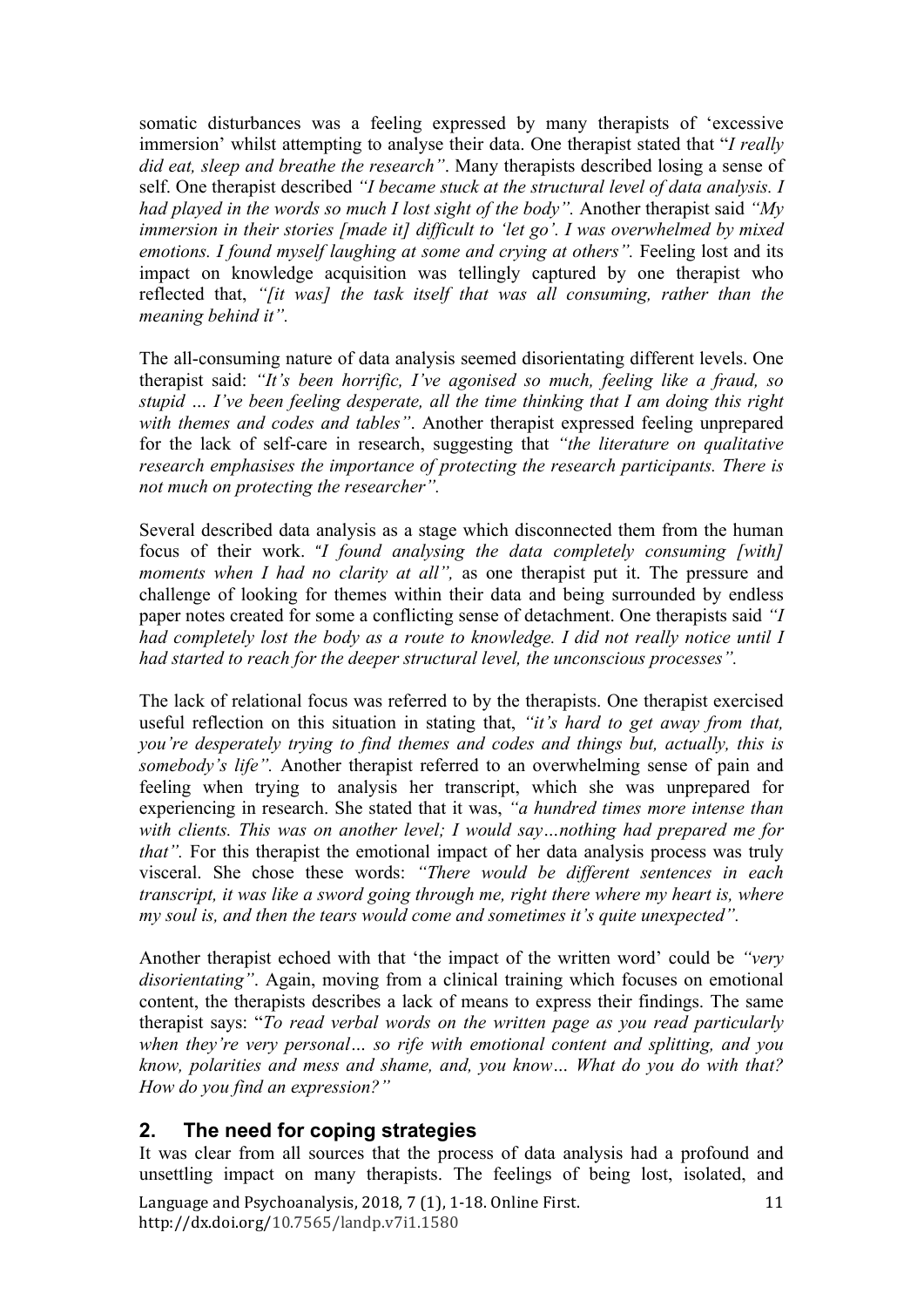emotionally vulnerable prompted some to seek a supportive coping strategy. A number of discrete coping strategies were identified; these included,

- Reconnecting with therapy practice<br>• Research journal
- Research journal
- Supervision
- Personal therapy
- Embracing discomfort<br>• Developing 'other med
- Developing 'other mediums' to help to go 'where words wouldn't go'

In being confronted by the uncertainty some therapists looked for epistemological and theoretical frameworks from their therapeutic training and practice. One therapist, who described feeling 'disembodied' during the data analysis stage, refers to having regained a sense of 'embodied self' by considering the responses in the context of theory about unconscious processes.

Also, as illustrated with 'Moira's' story, therapists referred to stereotypes among colleagues about researchers as selfish, detached and removed, whilst counsellors could be 'caught in a race to the bottom to help the disadvantaged', resonating old archetypes of women as 'nurturing, giving, sacrificial'. Research became, in this sense, a hidden, guilty hobby which -as in 'Alan's case, exaggerated a sense of loneliness and 'lost-ness'. For several therapists, therefor, supervision was described as a crucial coping/support strategy, especially with an opportunity to explore the emotional aspects of their research work. One therapist captured its value with these words, *"The research tapped into my fears around failing, and supervision helped me to understand and contain those feelings".* A fear and vulnerability around failure was articulated by a substantial number of therapists. As another frequently mentioned coping/support strategy was personal therapy. In distinguishing it from the value of supervision one therapist stated that, *"I certainly had not expected this experience when I embarked on the research and was taken completely by surprise, so I now realised that not only did I need supervision in dealing with writing a doctorate, working with challenging material, but also I needed personal therapy to separate out my issues from those of the victims".*

One of the biggest challenges for many therapists in their data analysis work and their research in general was being confronted with uncertainty and unknowing; it seemed to create a disturbing sense of unease where clinical training left many unprepared. The emphasis on self-awareness from clinical training did not easily find its home in research. As in the case of 'Alan' earlier, a pressure to produce coherent, tidy knowledge was experienced as contrasting, sometimes conflicting with the complex model for 'knowing' in therapy – especially during the data-analysis. However, for many therapists this challenge signalled an opportunity to actually lean into their discomfort and attach some meaning to it as they typically would in their clinical practice. This notion was powerfully expressed in the following statement from a therapist: *"To be uncomfortable with research can be essential, it can protect us from going too far, as Josselson (1996) writes when she suggests that our 'anxiety, dread and shame' are there to honour our participants and to remind us that our research is both about and by real people".*

Some therapists who felt that words couldn't fully capture the responses and meaning from research participants found alternative mediums with which to process their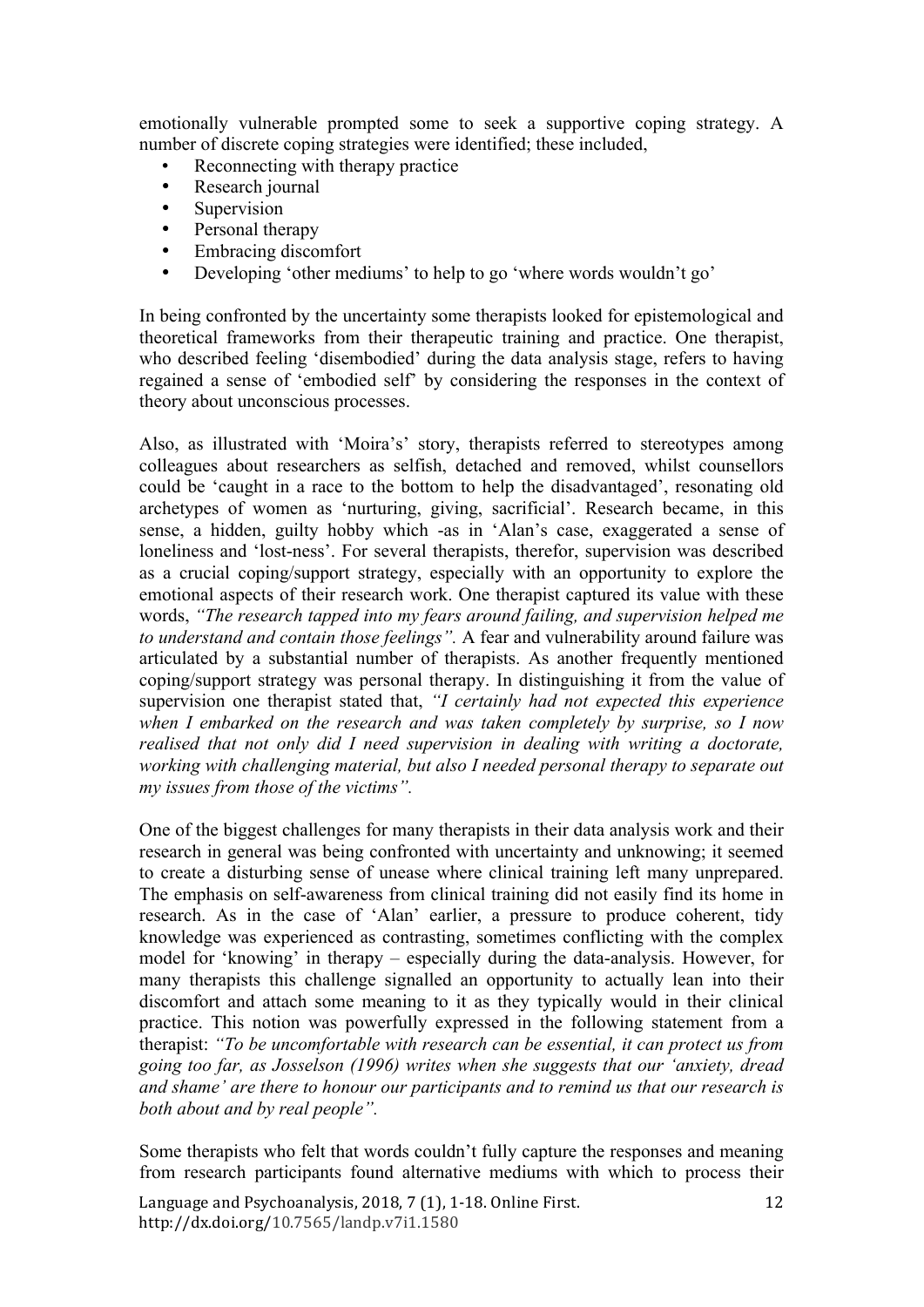engagement with data. One therapist described her approach with these words, *"You could find words, of course you could, but somehow they felt inadequate, a blunt instrument. I found other mediums actually allowed for actually going to places you wouldn't go to... I used music, drawing and cooking".*

Another therapist-researcher described looking for and finding new means of analysing her collected interviews with evocative images and her own embodied responses as part of the process, in the form of 'memory theatre': *"I used postcard images to represent each theme and placed them in informal mandalas on the floor, to represent the 'rooms' of the memory theatre, noticing a trepidation and also an eagerness".*

### **3. Personal and professional Illumination**

Rather reassuringly several therapists reflected on their experience of data analysis as something that facilitated both personal and professional change; usually this was after they had established effective coping/support strategies. Some overarching themes were:

- Improving practice<br>• Developing new str
- Developing new strategies
- Finding new knowledge<br>• Experimenting with idea
- Experimenting with ideas
- Understanding self and others in new ways

The earlier mentioned 'Alan' captured movingly the impact of research activity on the self and its potential lasting legacy in terms of 'learning to live with uncertainty'. There is something of an existential awakening in these words; research and its challenges and uncertainty have revealed and promoted a more authentic engagement with living.

Some therapists reported that their experiences of data analysis and grappling to find meaning had significantly impacted on their way of thinking as practitioners. One therapist who characterised their identity as a '*traditional died-in-the-wool CBT therapist'* summarised the impact of her research experience as follows: *"the difference now is that the therapeutic relationship and the process of therapy itself are much more important to me as a result of my learning from this doctoral research".* 

Another therapist referred to a lasting 'research mindedness' – a prevailing enthusiasm for 'finding out' which helps her 'understand the client better'. Another highly relevant piece of reflection was, "*Each encounter with the data illuminated something new".*

It is important to recognise the fact that those therapists who reflected on the personal and professional impact of their data analysis work were those who appeared to have reappraised their former fear and aversion to research. There were several therapists who felt openly excited by research; it held opportunity not fear.

*"Everyday I talk about research, I have become really passionate about the process, the exciting process about not knowing anything and then finding out, experiment with ideas and then finding new knowledge… I find absolutely fascinating, brilliant!"*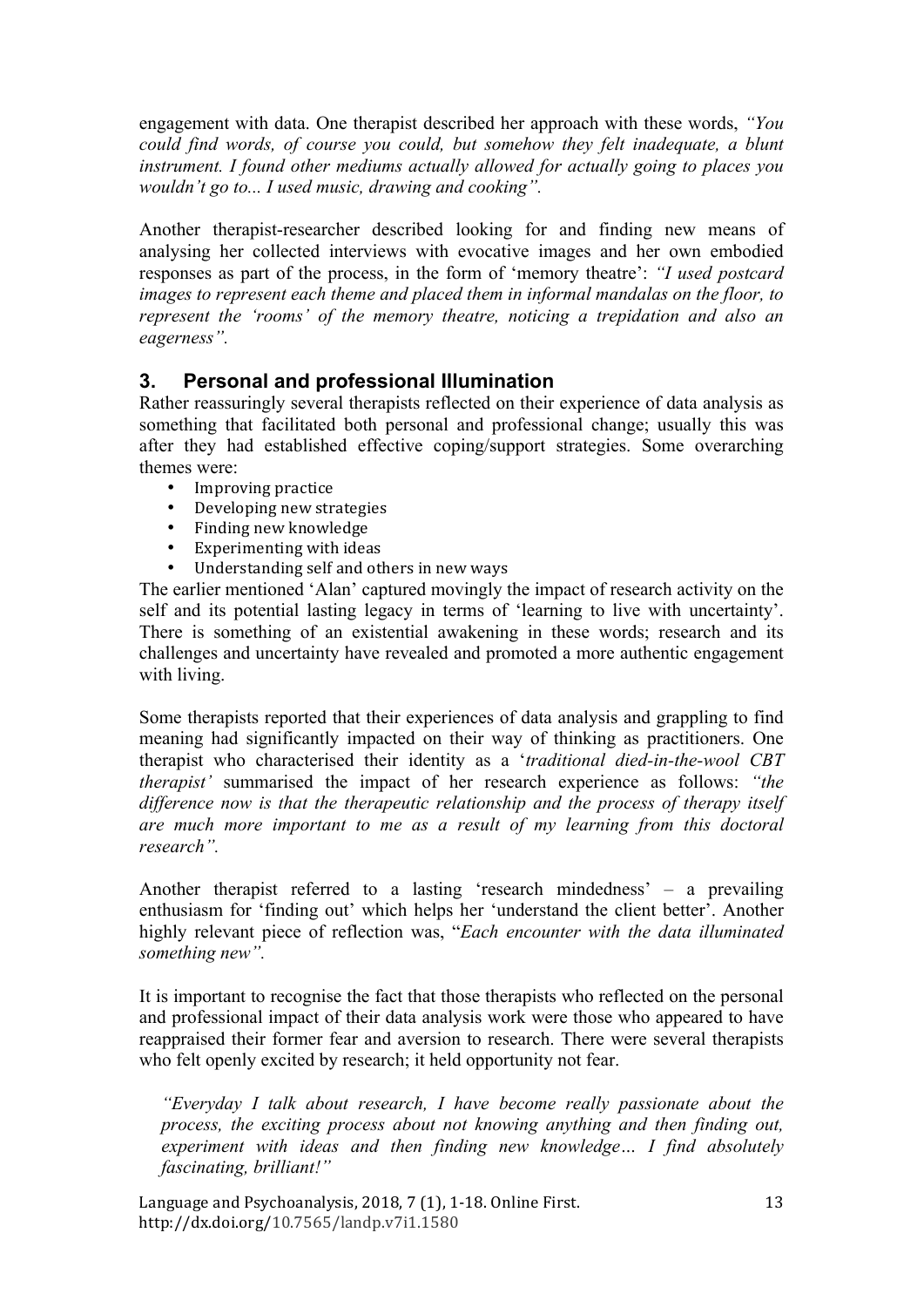### **A Reflective Pause. Tranformative Learning and Personal Development**

There has been a parallel process in the study, where we as researchers have felt overwhelmed, paralysed and anxious. Combining different sources of information was interesting but also challenging, not just for methodological reasons but also for the strong different kind of emotions and embodied responses they imbued. Reading dissertations was physically exhausting, whilst engaging with personal contributions, particularly the interviews which had evolved through dialogue and evoked powerful emotions, resulting for elation to dread and sometimes expressed in vivid dreams (Bager-Charleson, 2018), especially when trying to engage in the agonising process described by 'Alan's' when seeking to reduce something vast into a neat, coherent academically relevant story. We shared the concern which most therapists gave voice to in terms of that *"this is about human beings, actual people*". When doing so, we would be reminded by the emphasis on personal development which had underpinned our clinical training, asking questions like 'where do these strong, newly evoked emotions come from?'. The for therapy typical emphasis on, as Klein et al (2011) describe as a 'skilful use of self' (p. 278) based on 'know-thyself' principles seemed almost be in the way during data-analysis. This is conceptualised differently depending on therapeutic modalities, ranging from the psychoanalytic focus on unconscious, counter-transference processes to humanistic emphasis on embodied processes as for instance expressed with concepts like congruence (Adams 2014, Bager-Charleson 2012, 2017b, du Plock 2016, 2018, McBeath 2018). There is across all modalities a commonly held 'narrative knowing'guided by the value of 'knowthyself'. This involves ongoing attention to the developmental process of learning where emotions, thoughts and behaviour both inside and outside their work become significant aspect of knowledge (Neuhaus, 2011). Although reflexivity provides a platform for narrative knowing to make sense of embodiment and situatedness, we resonate with Finlay and Gough's (2003) assertion about that reflexivity may be increasingly accepted, but the question remains "how to do it?" (p. 5).

## **Conclusion**

Psychotherapy provides a kind of space "*in which we hope that new meanings can be made and new stories told, stories that may make life more liveable through an enrichment of meaning",* as Bondi (2013, p. 4) puts it. Our interpretations suggest that therapists adhere to this complexity, and maintain an emphasis on attending to emotional and embodied responses between 'actual people' (Holloway, 2009) when doing research. '*Arranging results into neat boxes'* as one therapists described her data analysis, reflects a reductionism which contrasts therapists' narrative knowing.

Our study showed clearly that therapist-researchers could and did experience significant and challenging responses during their research – both physical and emotional.

*"I was sat in my study, with hundreds of quotes/cards strewn across the floor, and felt an incredible tightness across my chest and a heavy 'band like' feeling across my forehead".*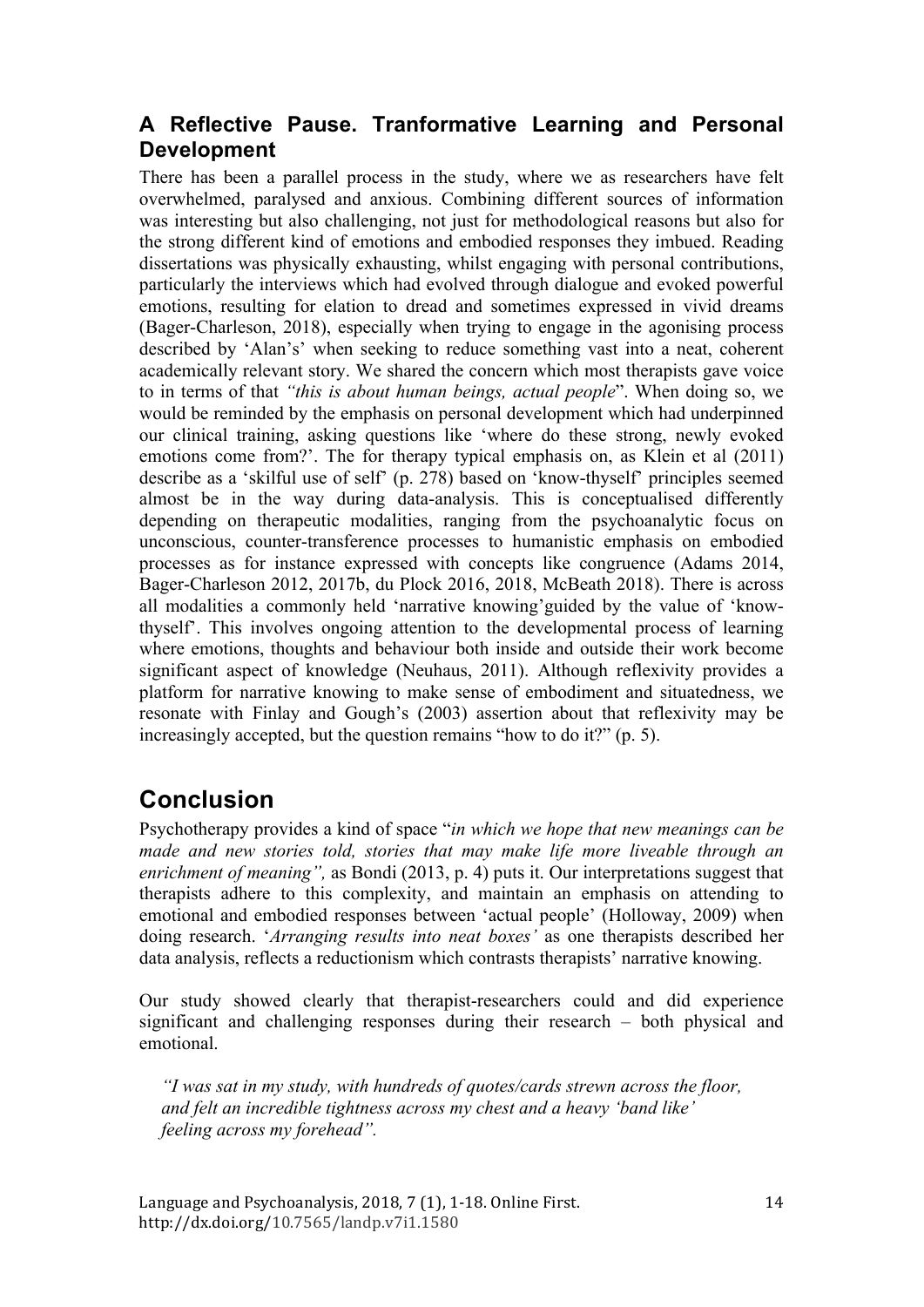The sense of 'lostness' in the narrative suggest that many feel unprepared and lonely, indicating an absence of research training during their earlier clinical training. This prevents early forms of integrative thinking around research and practice to take form, and reinforces stereotypes about research and researcher as being cut off, separated from an empathic, embodied and emotionally attuned practice. The narratives suggest that many practitioners are uninformed about both the process and potential impact of doing research. But is also indicates a lack of space for therapists to negotiate their epistemological positioning and potential need for bridging between practice and research. Why might unconscious, emotional and embodied process be taught as paramount in one section of the therapists' learning, but potentially be left unaddressed in another? In our study many therapists expressed considerable bewilderment both about the actual process of data analysis but, but they also expressed shock at the emotional challenges that research can deliver.

Also, linking to the topic of archetypes surrounding counsellors and psychotherapists, another therapist talked about a 'female dominated' work place characterised by a 'race to the bottom to stay on the ground' to 'help the marginalised'. The same therapist described keeping quiet at work about her attempts to 'trying to be' a researcher: *"There's a glass ceiling... I still feel there's a, you know, research is sort of about showing how clever you are, wanting to show off and all my whizzy little ideas"*.

Our study suggests, in conclusion, that therapist-researchers describe significant and challenging responses during their research – both physical and emotional. If research is to become more integrated within the profession of psychotherapy there may be a duty of care to equip practitioners with knowledge that may serve to make them less unprepared and less vulnerable in this endeavor.

## *Limitations of the Study*

The focus for this study has, been on personal, unique aspects within public concerns and debates about therapy research. This study only scrapes on surface of some of the challenges and adventures in research in the field of psychotherapy. We hope it will invite to discussions about the epistemic overlaps and differences between practice and research with both research practitioners' and their clients' interests and growth in mind.

Our professional doctoral programme provided a good setting for the study to gain insights into how accredited therapists think and feel about undertaking research. It is likely that our role as tutors on the programme will have impacted the response we gained from our cohort of candidates and graduates. Would someone less interested in emotional and embodied self-awareness feel free to volunteer their views to the story? Although drawing from the dissertations gave us a relatively broad pool of data to draw from, it is possible that the verbal and written accounts provided us with a onesided image. Focusing on the data-analysis stages also somewhat obscured experiences surrounding a more general sense of research identity. Problems linked to gender, race and potentially unhelpful 'stereotypes' in counselling and research would be particularly interesting to explore further.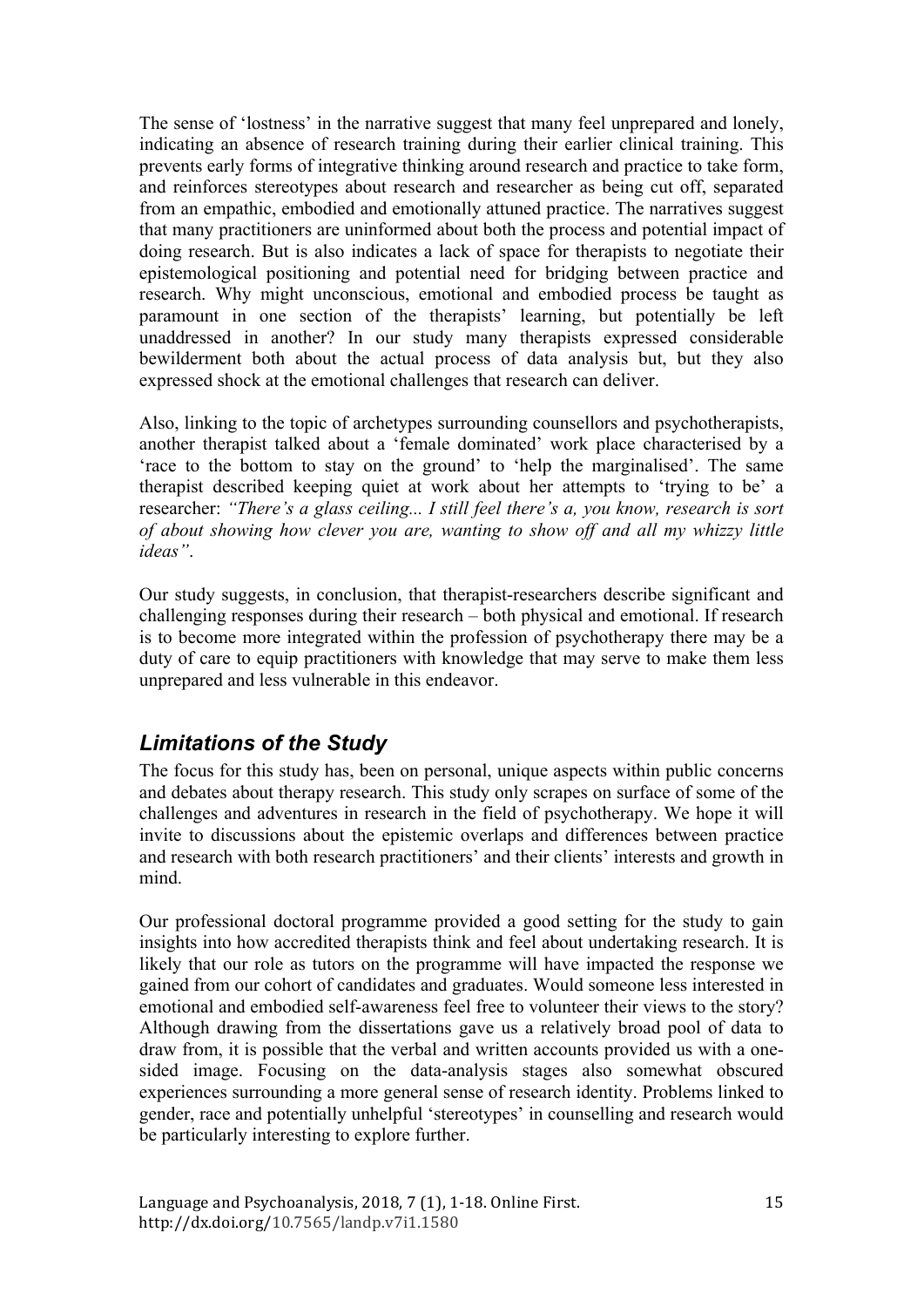It is, finally, likely that the seniority of the participants had an impact on the study. Would more recently graduated therapist reason differently about research? We would like to broaden our research to more recently graduated therapists to learn if research may already be a more integrated part of their training. It would be interesting to compare with a survey based, maybe mixed-method study targeting both newly recruited and senior, accredited therapists across different training programmes both within and outside the UK.

## **References**

Adams, M. (2014). *The myth of the untroubled therapists*. London, UK: Routledge

- Anderson, R., & Braud, W. (2011). *Transforming self and others through research*. New York, NY: Suny.
- Bager-Charleson, S. (2012). *Personal development in counselling and psychotherapy*. London, UK: Sage & Learning Matters.
- Bager-Charleson, S., & Kasap, Z. (2017a). Embodied situatedness and emotional entanglement in research. *Counselling and Psychotherapy Research*, *17*, 190- 200.
- Bager-Charleson, S. (2017b). Countertransference in research: An intersubjective reflexive approach. In P. Valerio (Ed.), *Introduction to Countertransference in Therapeutic Practice: A Myriad of Mirrors* (pp. 167-185). London: Routledge.
- Bager-Charleson, S. (2004). *Parents' school? Narrative research about parental involvement in school*. Lund, Sweden: Studentlitteratur. Retrieved from https://lup.lub.lu.se/search/publication/171c8f0d-ae36-45a5-b8cd-e07bb4d04cd1
- Banister, P., Burman, E., Parker, I., Taylor, M., & Tindall, C. (1994) *Qualitative methods in psychology*. *A research guide.* Buckingham, UK: OU Press.
- Bamberg, M. G. W. (2010). Narrative analysis. In H. Cooper (Ed.). *APA handbook of research methods in psychology, Volume 3* (pp. 77-93). Washington, DC: APA Press.
- Bamberg, M. G. W. (1997). Positioning between structure and performance. *Journal or Narrative and Life history*, *7*, 333-342.
- Boisvert C. M., & Faust D. (2006). Practicing psychologists' knowledge of general psychotherapy research findings: Implications for science-practice relations. *Professional Psychology: Research and Practice*, *37*, 708-716.
- Boden, Z., Gibson, S., Owen, G.J., & Benson, O. (2016). Feelings and intersubjectivity in qualitative suicide research. *Qualitative Health Research*, *26*, 1078-1090.
- Bondi, L., & Fewell, J. (2016). *Practitioner research in counselling and psychotherapy. The power of examples.* London, UK: Macmillan Palgrave.
- Bondi, L. (2013). Research and therapy generating meaning and feeling gaps. *Qualitative Inquiry*, *19*, 9-19.
- Chase, S. E. (2005) Narrative Inquiry: Multiple Lenses, Approaches, Voices. In N. K Denzin, & Y. S. Lincoln (Eds.), *The Sage handbook of qualitative research* (pp. 651-679). London: Sage.
- Castonguay, L. G., Nelson, D. L., Boutselis, M. A., Chiswick, N. R., Damer, D. D., Hemmelstein, N. A., Jackson, J. S., Morford, M., Ragusea, S. A., GowenRoper, J., Spayd, C., Weiszer, T., & Borkovec, T. D. (2010). Psychotherapists, researchers, or both? A Qualitative Analysis of Experiences in a Practice Research Network, *47*, 345-354.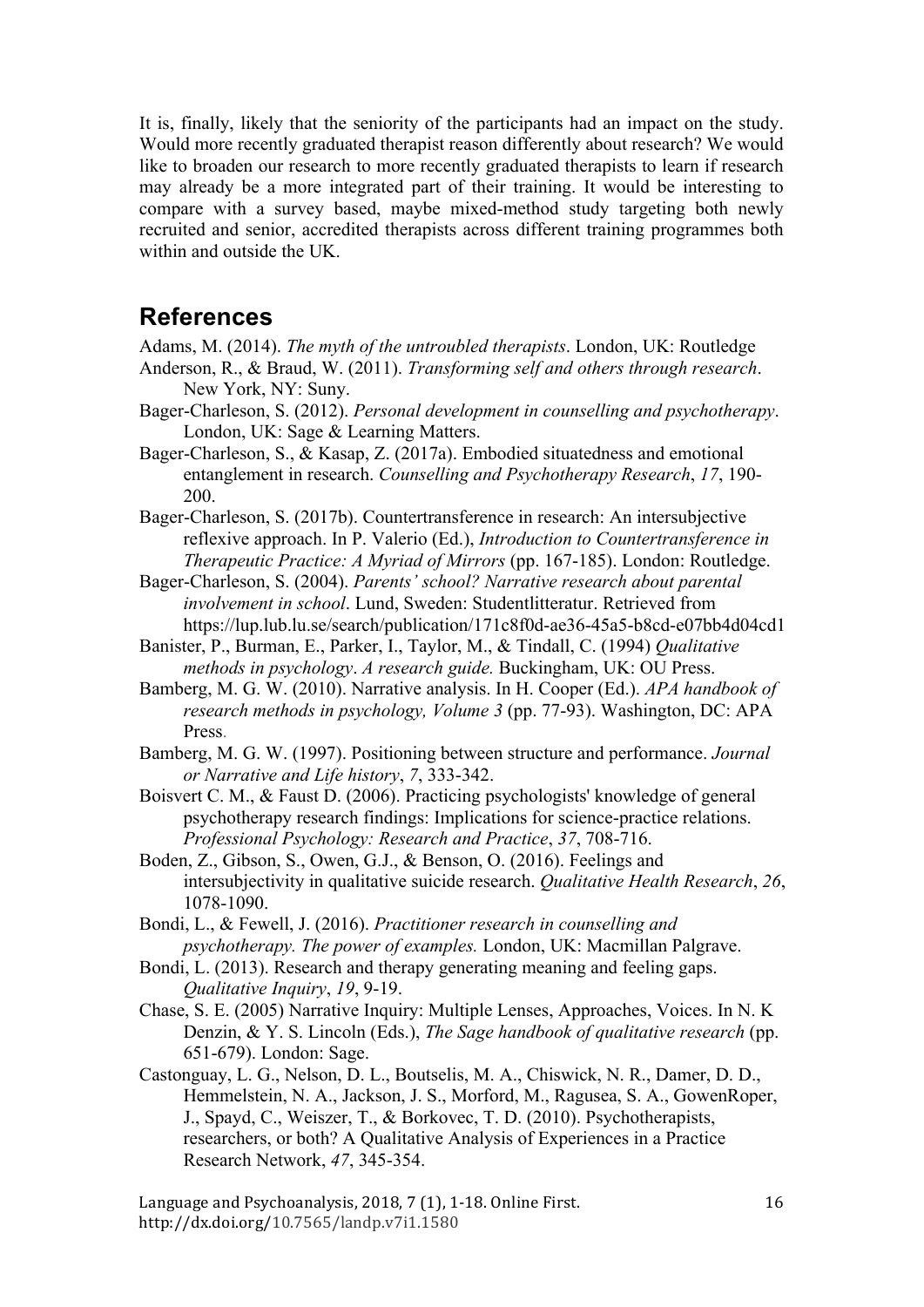Clarke, S., & Hodgett, P. (Eds.) (2009). *Researching beneath the surface: Psychosocial research methods in practice*. London, UK: Karnac.

Denzin, N. K. (2009). *On understanding emotion*. New Brunswick, NJ: Transaction Publishers.

- Du Plock, S. (2018, in press) (Ed.). *Case studies in existential therapy: Translating theory into practice.* London, UK: PCCS Books.
- du Plock, S. (2016) Where am I with my research, Harnessing reflexivity for practicebased quality inquiry. *A creative and effective use of self in research*. *UKCP: The Psychotherapist*, *62*, 16-18
- du Plock, S. (2015). Bibliotherapy and beyond: Research as a catalyst for change in therapeutic practice. In S. P. Goss, & C. Stevens (Eds.), *Making research matter. Researching for change in the theory and practice of counselling and psychotherapy* (pp. 85-106). London, UK: Routledge.
- Etherington, K. (2004). *Becoming a reflexive researcher*. London, UK: Jessica Kinglsey.
- Ellington, L. (2017). Embodiment in qualitative research. New York, NY: Routledge
- Finlay, L. (2016). *Being a therapist-researcher: doing relational-reflexive research*. *UKCP: The Psychotherapist*, *62*, 4-5.
- Finlay, L., & Evans, K. (2009). *Relational-centred research for psychotherapists: Exploring meanings and experience*. London, UK: Wiley Blackwell.
- Finlay, L. (2006). The body's disclosure in phenomenological research. *Qualitative Research in Psychology*, *3*, 19-30.
- Finlay, L., & Gough, B. (2003). *Reflexivity–a practical guide.* London: Blackwell.
- Freeman, M. (2017). *Modes of thinking for qualitative data analysis*. New York, NY: Routledge.
- Gendlin, E. T. (1997). *A process model.* New York: The Focusing Institute.
- Gendlin, E. T. (2009). What first and third person processes really are. *Journal of Consciousness Studies*, *16*, 332-362.
- Haraway, D. (1988). Situated knowledges: The science question in feminism and the privilege of partial perspective. *Feminist Studies*, *14*, 575-599.
- Hollway, W. (2011). In between external and internal worlds: Imagination in Transitional Space. *UK Methodological Innovations Online*, *6*, 50-60. Retrieved from http://www.pbs.plym.ac.uk/mi/pdf/8-02-12/MIO63Paper23.pdf
- Hollway, W. (2016). Emotional experience plus reflection: countertransference and reflexivity in research. *The creative use of self in research Explorations of reflexivity and research relationships in psychotherapy*. *UKCP: The Psychotherapist* , *62*, 19-21.
- Hollway, W. (2009). Applying the 'experience-near' principle to research: Psychoanalytically informed methods. *Journal of Social Work Practice*, *23*, 461- 474.
- Hollway, W., & Jefferson, T. (2000). *Doing qualitative research differently*. London, UK: Sage.
- Howitt, D., & Cramer, D. (2014). *Research methods in psychotherapy*. Harlow, UK: Pearson.
- Jeffrey Pause, C., Powell, K., Waitere, H., Wright, K., & Gilling, M. (2012). We say what we are and we do what we say: feminisms in educational practice in Aotearoa. *New Zealand Feminist Review*, *102*, 79-96.
- Josselson, R. (2016). Reflexivity and ethics in qualitative research. *The creative use of self in research Explorations of reflexivity and research relationships in psychotherapy. UKCP: The Psychotherapist* , *62*, 22-25.